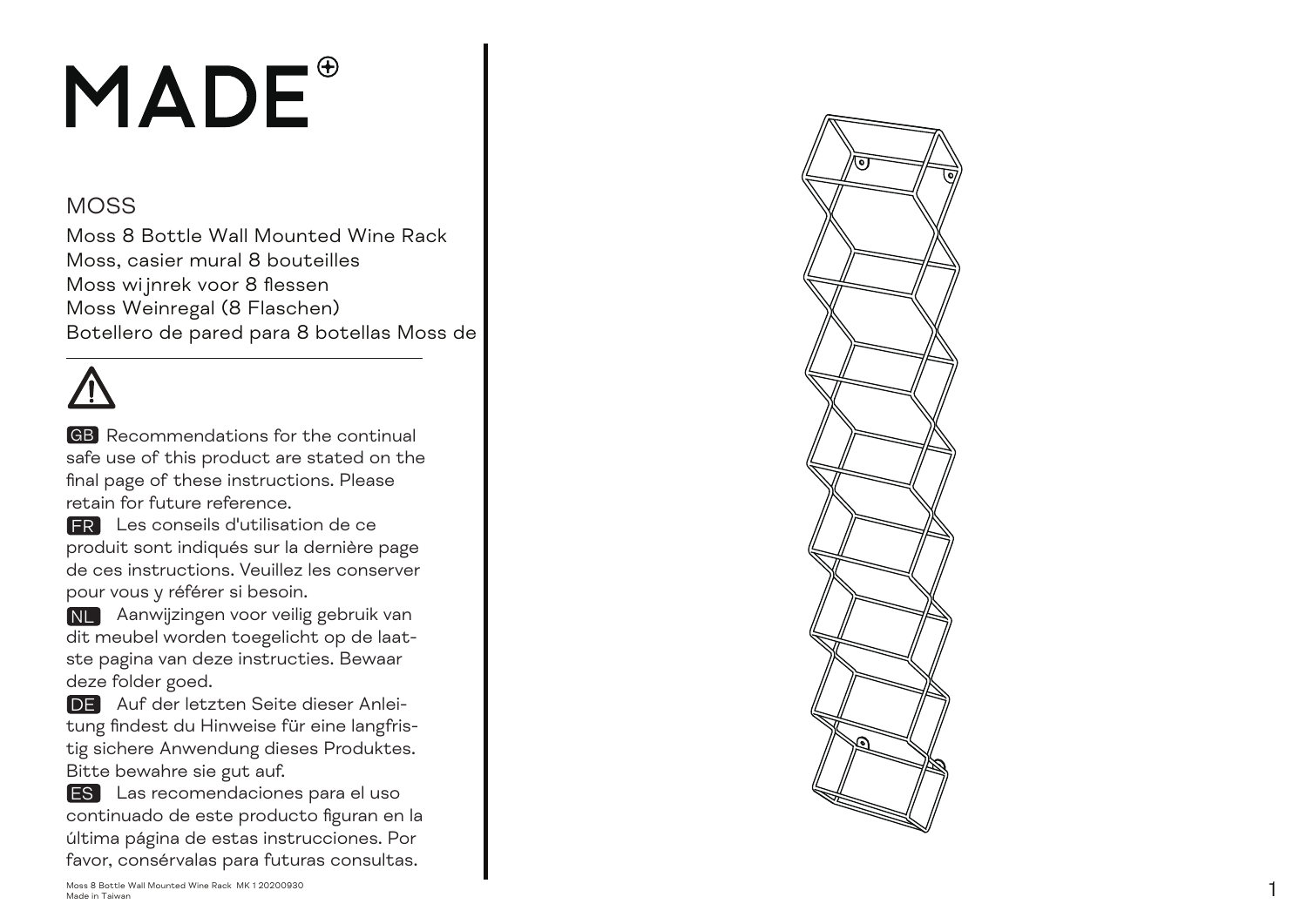

GB Wall fixings have been provided, however, because of the variety of wall types it is necessary that you identify the type of wall you intend to fix this item onto and contact your local hardware store to get alternative fittings if required.

FR Des fixations murales ont été fournies, cependant, en raison de la variété existante de murs, il est nécessaire que vous identifiiez le type de mur sur lequel vous avez l'intention de fixer cet article et que vous contactiez votre quincaillerie locale pour obtenir des raccords alternatifs si nécessaire.

NL Muurbevestigingen zijn meegeleverd. Vanwege de verschillende type muren, is het belangrijk dat je identificeert aan wat voor type muur je dit item wilt hangen. Mocht er een andere type bevestiging nodig zijn, neem dan contact op met een lokale bouwmarkt of doe-het-zelfzaak voor meer informatie.

DE Trotz enthaltener Wandbefestigungen ist es aufgrund von Unterschieden in der Wandbeschaffenheit jedoch notwendig, den Wandtyp zu identifizieren, an dem der Gegenstand befestigt werden soll. Lassen Sie sich wenn nötig in einem lokalen Baumarkt bzgl. alternativer Befestigungen beraten.

ES Proporcionamos las fijaciones de pared. Sin embargo, es necesario que identifiques el tipo de pared en la que quieres fijar este artículo y te pongas en contacto con tu ferretería más cercana para obtener accesorios alternativos si fuera necesario.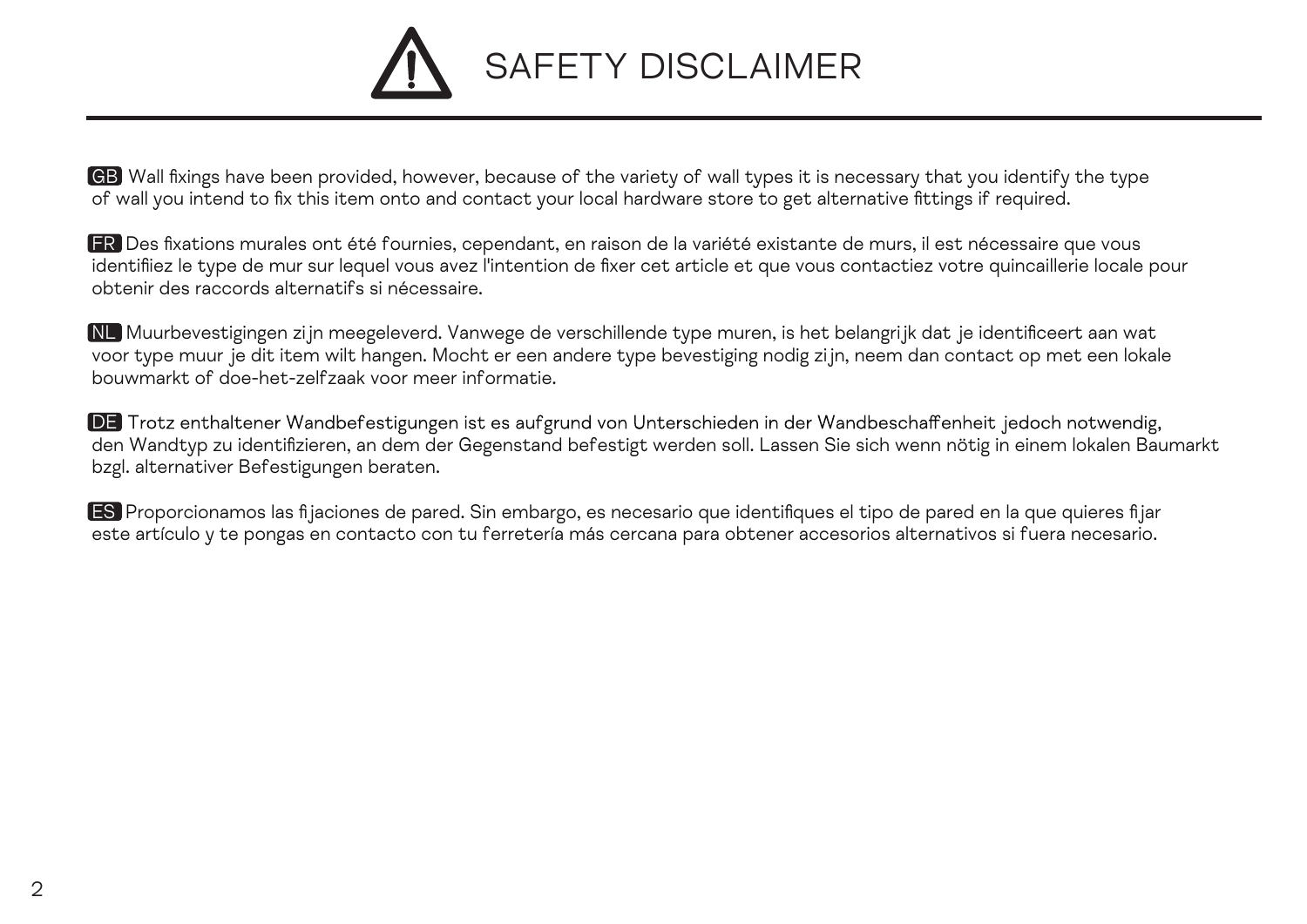

**REDERICK** 

 $\sim$ 

**REDUCED**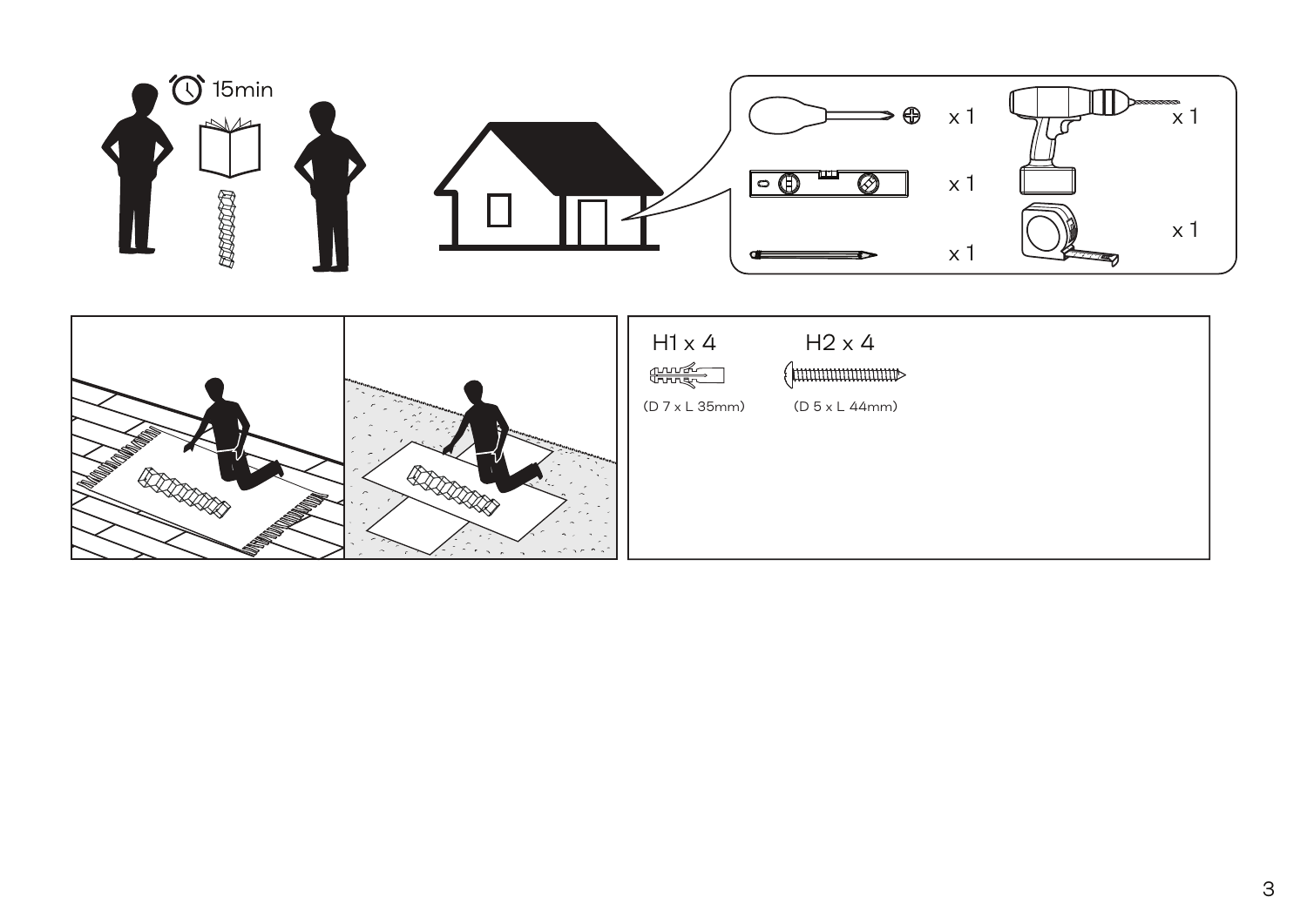